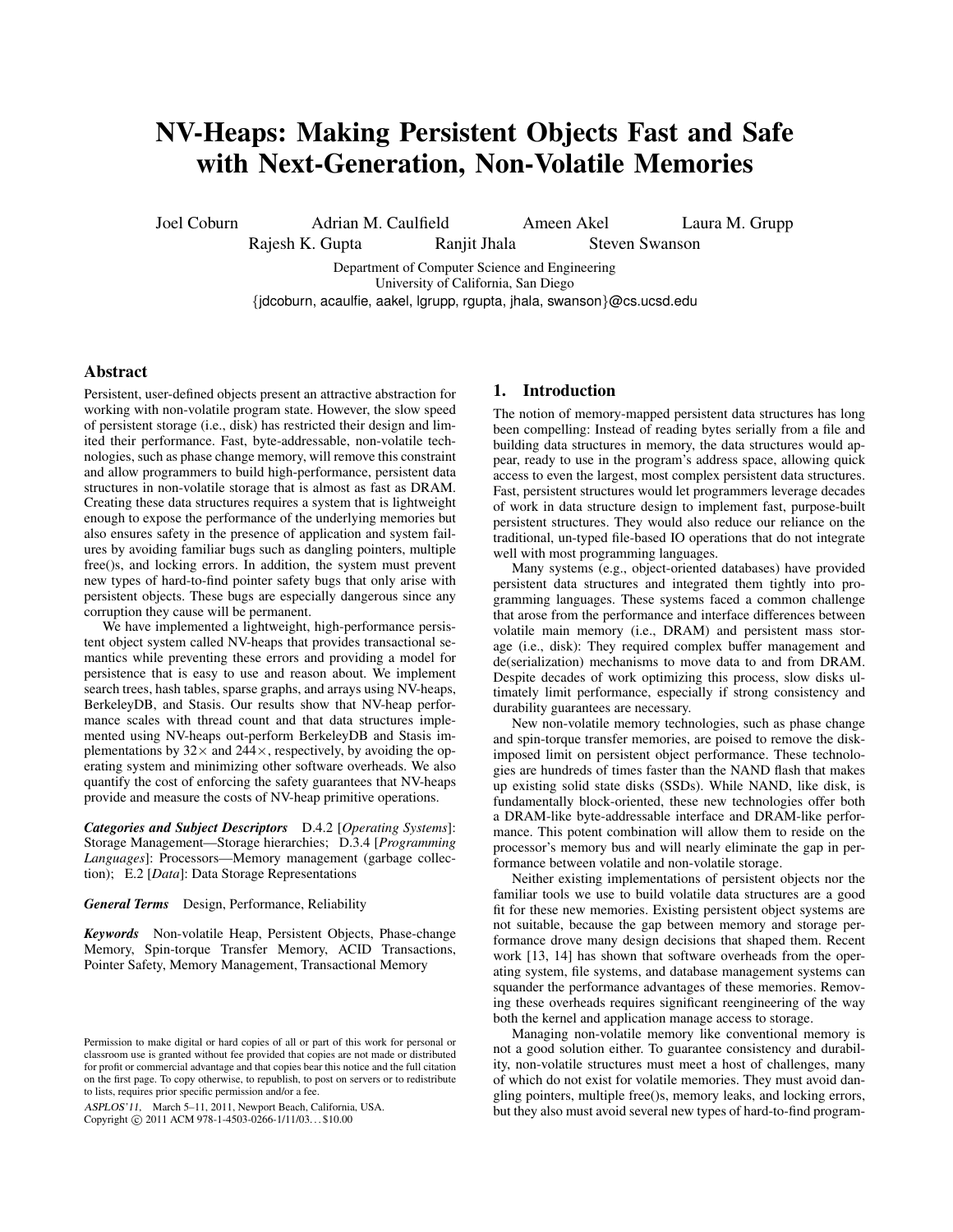ming errors. For instance, pointers from non-volatile data structures into volatile memory are inherently unsafe, because they are meaningless after the program ends. The system must also perform some kind of logging if non-volatile structures are to be robust in the face of application or system failure. Trusting the average programmer to "get it right" in meeting these challenges is both unreasonable and dangerous for non-volatile data structures: An error in any of these areas will result in permanent corruption that neither restarting the application nor rebooting the system will resolve.

This paper proposes a new implementation of persistent objects called *Non-volatile Memory Heaps* (NV-heaps). NV-heaps aim to provide flexible, robust abstractions for building persistent objects that expose as much of the underlying memory performance as possible. NV-heaps provide programmers with a familiar set of simple primitives (i.e., objects, pointers, memory allocation, and atomic sections) that make it easy to build fast, robust, and flexible persistent objects. NV-heaps avoid OS overheads on all common case access operations and protect programmers from common mistakes: NV-heaps provide automatic garbage collection, pointer safety, and protection from several novel kinds of bugs that non-volatile objects make possible. NV-heaps are completely self-contained, allowing the system to copy, move, or transmit them just like normal files.

In designing NV-heaps, our goals are to provide safe access to persistent objects, to make persistent objects easy to program, and to achieve high performance. To this end, our system has the following of properties:

- 1. Pointer safety. NV-heaps, to the extent possible, prevent programmers from corrupting the data structures they create by misusing pointers or making memory allocation errors.
- 2. Flexible ACID transactions. Multiple threads can modify NVheaps concurrently. NV-heaps are robust against application and system failure.
- 3. Familiar interface. The programming interface for NV-heaps is similar to the familiar interface for implementing volatile data structures.
- 4. High performance. Access to the data in an NV-heap is as fast as possible relative to the speed of the underlying non-volatile memory.
- 5. Scalability. NV-heaps are designed to scale to very large (many gigabytes to terabytes) data structures.

The paper describes the NV-heaps model and our Linux-based implementation in detail. It highlights the aspects of NV-heaps that minimize software overheads and evaluates its performance using emulated fast memories. We use a set of benchmarks that includes several complex data structures as well as a non-volatile version of SSCA [5], a sparse graph analysis application. We also convert a persistent version of Memcached [16], the popular memory object caching system, to use NV-heaps. We compare NV-heaps to Stasis [53] and BerkeleyDB [46], two other interfaces to non-volatile data that target conventional block devices (e.g., disks). We also evaluate the performance scalability of NV-heaps, and evaluate the impact of the underlying non-volatile storage technology on their overall performance. In particular, we focus on phase-change memory (PCM) and spin-torque transfer memory (STTM) technologies.

Our results show that NV-heaps out-perform BerkeleyDB and Stasis by  $32 \times$  and  $244 \times$ , respectively, because NV-heaps eliminate the operating system from common-case operations and minimize other software overheads. We also compare NV-heaps to a Rio Vista-like [38] version of the system that provides no safety guarantees and find that the cost of safety is a  $11 \times$  drop in performance. Our experience programming with NV-heaps and the unsafe ver-



Figure 1. The NV-heap system stack This organization allows read and write operations to bypass the operating system entirely.

sion of the system leads us to conclude that the benefits in terms of ease-of-use more than make up for the performance cost.

The remainder of this paper is organized as follows. We present an overview of NV-heaps in Section 2. Section 3 describes our implementation of NV-heaps. Sections 4 and 5 describe our methodology and results. Section 6 concludes.

# 2. NV-heaps

The goal of NV-heaps is to make it easy to build and use robust, persistent data structures that can exploit the performance that emerging non-volatile, solid-state memories offer. To achieve this, NVheaps provides an easy-to-use application-level interface to a persistent object system tailored to emerging non-volatile memories. The designs of previous persistent object systems [3, 10, 12, 34, 57, 61] focus on hiding disk latency rather than minimizing software overhead, making them a poor fit for these new memory technologies.

NV-heaps provide a small set of simple primitives: persistent objects, specialized pointer types, a memory allocator, and atomic sections to provide concurrency and guard against system or application failure. NV-heaps hide the details of locking, logging, and memory management, so building a data structure in an NV-heap is very similar to building one in a conventional, volatile heap.

To use an NV-heap, the application opens it by passing the NVheap library a file name. The library maps the NV-heap directly into the application's address space without performing a copy, which is possible because the underlying memory is byte-addressable and appears in the processor's physical address space. Once the mapping is complete, the application can access the NV-heap's contents via a *root pointer* from which all data in the NV-heap is accessible.

Figure 1 shows the relationship between NV-heaps, the operating system, and the underlying storage. A key feature of NV-heaps is that they give the application direct access to non-volatile memory, eliminating operating system overhead in most cases and significantly increasing performance.

Below, we make the case for the strong safety guarantees that NV-heaps provide. Then, we describe the transaction, pointer safety, performance, and usability features that NV-heaps include along with an example of NV-heaps in action. We discuss the differences between NV-heaps and existing persistent object systems throughout. Section 3 describes the implementation in detail.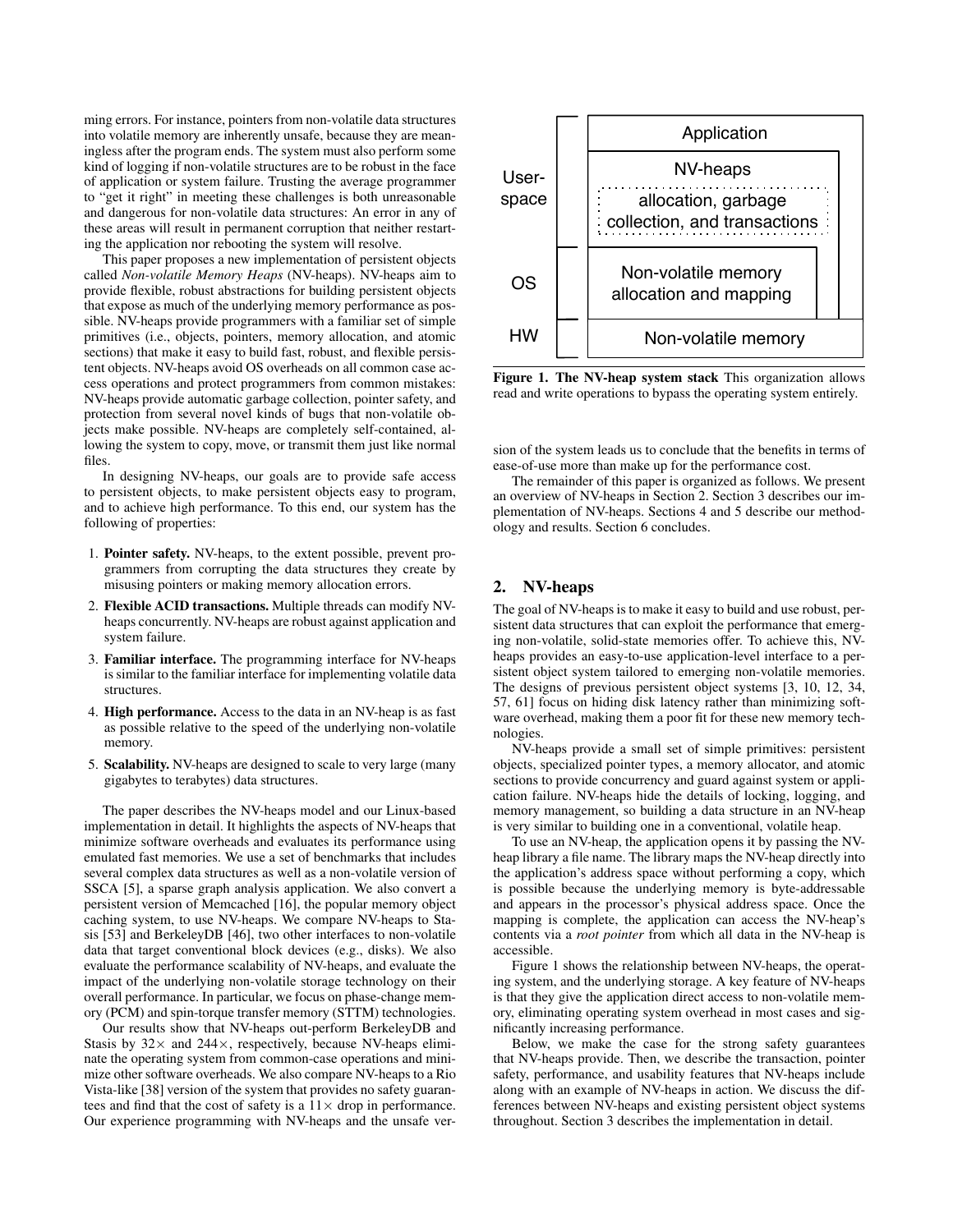## 2.1 Preventing programmer errors

Integrating persistent objects into conventional programs presents multiple challenges. Not only must the system (or the programmer) maintain locking and memory allocation invariants, but it must also enforce a new set of invariants on which objects belong to which region of memory. Potential problems arise if one NV-heap contains a pointer into another NV-heap or into the volatile heap. In either case, when a program re-opens the NV-heap, the pointer will be meaningless and potentially dangerous. Furthermore, violating any of these invariants results in errors that are, by definition, persistent. They are akin to inconsistencies in a corrupt filesystem.

We believe that if persistent objects are to be useful to the average programmer, they must be fast *and* make strong safety guarantees. Providing a low-level interface and expecting the programmer to "get it right" has proven to be a recipe for bugs and unreliability in at least two well-known domains: Memory management and locking disciplines. In both of those instances, there is a programwide invariant (i.e., which code is responsible for  $f$ ree() ing an object and which locks protect which data) that the source code does not explicitly describe and that the system does not enforce. A persistent object system must contend with both of these in addition to the constraints on pointer usage in NV-heaps.

To understand how easy it is to create dangerous pointers in NV-heaps, consider a function

Insert(Object  $* a$ , List<Object>  $* 1$ ) ...

that inserts a pointer to a non-volatile object, a, into a non-volatile linked list, 1. The programmer must ensure that a and 1 are part of the same non-volatile structure, but there is no mechanism to enforce that constraint since it is not clear whether a is volatile or non-volatile or which NV-heap it belongs to. One incorrect call to this function can corrupt l: It might, for instance, end up containing a pointer from an NV-heap into volatile memory. In either case, if we move  $\perp$  to another system or restart the program,  $\perp$  is no longer safe to use: The pointer to object a that the list contains has become a "wild" pointer.

There is also real-world evidence that non-volatile data structures are difficult to implement correctly. Microsoft Outlook stores mail and other personal information in a pointer-based Personal Folder File (PFF) file format [43]. The file format is complex enough that implementing it correctly proved difficult. In fact, Microsoft eventually released the "Inbox Repair Tool" [44] which is similar to  $f$ sck-style tools that check and repair file systems.

Another system, BPFS [17], highlights what it takes to build a robust non-volatile data structure on top of raw non-volatile memory. BPFS implements a transactional file system directly atop the same kind of byte-addressable non-volatile memories that NVheaps target. BPFS uses carefully designed data structures that exploit the file system's tree structure and limited set of required operations to make transactional semantics easy to implement in most cases. In doing so, however, it enforces stringent invariants on those structures (e.g., each block of data has only a single incoming pointer) and requires careful reasoning about thread safety, atomicity, and memory access ordering. BPFS is an excellent example of what skilled programmers can accomplish with non-volatile memories, but average users will, we expect, be unwilling (or unable) to devise, enforce, and reason about such constraints. NV-heaps remove that burden, and despite additional overheads, they still provide excellent performance (see Section 5).

Existing systems that are similar to NV-heaps, such as Rio Vista [38] and RVM [51], provide direct access to byte addressable, non-volatile memories and let the programmer define arbitrary data structures. But these systems do not offer protection from memory allocation errors, locking errors, or dangerous non-volatile pointers. Concurrent work on a system called Mnemosyne [60]

goes further and provides a set of primitives for operating on data in persistent regions. It would be possible to implement the key features of NV-heaps using these primitives. Systems that target disk-based storage have either implemented persistent objects on top of a conventional database (e.g., the Java Persistence API [7]) or in a specialized object-oriented database [3, 10, 12, 34, 57, 61]. In these systems, the underlying storage system enforces the invariants automatically, but they extract a heavy cost in terms of software overhead.

## 2.2 Transactions

To make memory-mapped structures robust in the face of application and system failures, the system must provide useful, welldefined guarantees about how and when changes to a data structure become permanent. NV-heaps use ACID transactions for this purpose because they provide an elegant method for mediating access to shared data as well as robustness in the face of failures. Programmer-managed locks cannot provide that robustness. Recent work on (volatile) transactional memory [8, 22, 24, 26, 27, 50, 56] demonstrates that transactions may also be easier to use than locks in some cases.

Systems that provide persistence, including persistent object stores [34, 37, 57, 61], some persistence systems for Java [7, 41], Rio Vista [38], RVM [51], Mnemosyne [60], Stasis [53], Argus [36], and QuickSilver [25], provide some kind of transactions, as do relational databases. However, the type of transactions vary considerably. For example, Stasis provides page-based transactions using write-ahead logging, a technique inspired by databases [45]. Mnemosyne also uses write-ahead logging, but operates at the word granularity. RVM and Rio Vista provide transactions without isolation, and RVM provides persistence guarantees only at log flushes. Single-level stores have taken other approaches that include checkpoints [55] and explicitly flushing objects to persistent storage [58].

#### 2.3 Referential integrity

Referential integrity implies that all references (i.e., pointers) in a program point to valid data. Java and other managed languages have demonstrated the benefits of maintaining referential integrity: It avoids memory leaks, "wild" pointers, and the associated bugs.

In NV-heaps, referential integrity is more important and complex than in a conventional system. Integrity problems can arise in three ways, and each requires a different solution.

Memory allocation NV-heaps are subject to the memory leaks and pointer bugs that all programming systems face. Memory leaks, in particular, are more pernicious in a non-volatile setting. Once a region of storage leaks away, reclaiming it is very difficult. Preventing such problems requires some form of automatic garbage collection.

NV-heaps use reference counting, which means that space is reclaimed as soon as it becomes dead and that there is never a need to scan the entire NV-heap. The system avoids memory leaks due to cycles by using a well-known technique: weak pointers that do not affect reference counts. Several other garbage collection schemes [33, 47] for non-volatile storage have been proposed, and integrating a similar system into NV-heaps is a focus of our ongoing work.

Previous systems have taken different approaches to memory management. Non-volatile extensions to Java [4, 41] provide garbage collection, but Rio Vista [38], RVM [51], and Mnemosyne [60] do not. Java's persistence API [7] requires the programmer to specify a memory management policy via flexible (and potentially error-prone) annotations. Object-oriented databases have taken a range of approaches from providing simple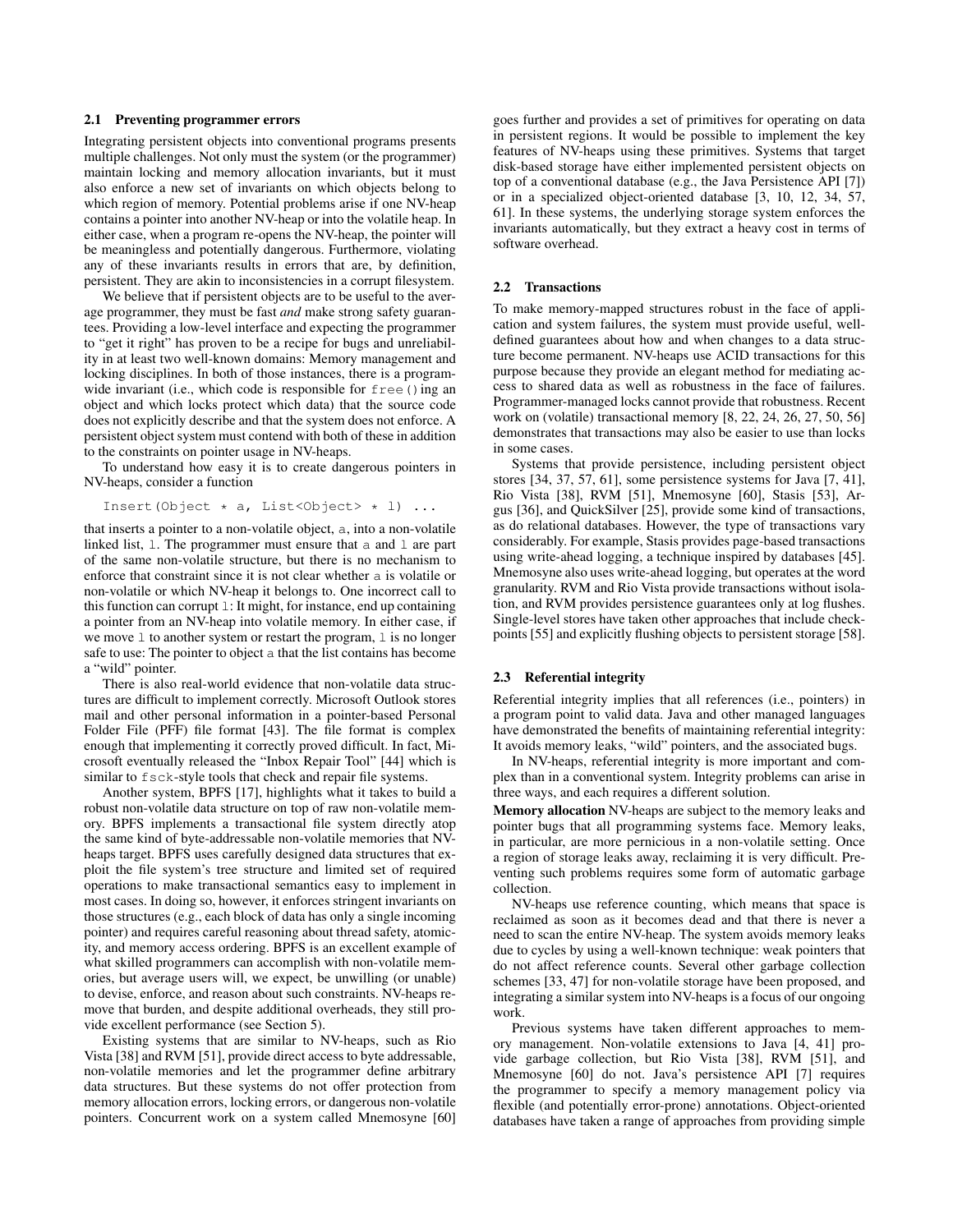garbage collection [10] to allowing applications to specify complex structural invariants on data structures [3].

Volatile and non-volatile pointers NV-heaps provide several new avenues for creating unsafe pointers because they partition the address space into a volatile memory area (i.e., the stack and volatile heap) and one or more NV-heaps.

This partitioning gives rise to four new types of pointers: Pointers within a single NV-heap (*intra-heap* NV-to-NV pointers), pointers between two NV-heaps (*inter-heap* NV-to-NV pointers), pointers from volatile memory to an NV-heap (V-to-NV pointers), and pointers from an NV-heap to volatile memory (NV-to-V pointers).

Ensuring referential integrity in NV-heaps requires that the system obey two invariants. The first is that there are no NV-to-V pointers, since they become meaningless once the program ends and would be unsafe the next time the program uses the NV-heap.

The second invariant is that there are no inter-heap NV-to-NV pointers. Inter-heap pointers become unsafe if the NV-heap that contains the object is not available. Inter-heap pointers also complicate garbage collection, since it is impossible to tell if a given location in an NV-heap is actually dead if a pointer in another (potentially unavailable) NV-heap may refer to it.

NV-heaps enforce these invariants via a simple dynamic type system. Each pointer and each object carries an identifier of the heap (NV-heap or volatile heap) that it belongs to. Mismatched assignments are a run-time error. As far as we know, NV-heaps are the first system to explicitly identify and prohibit these types of dangerous pointers. Rio Vista [38] and RVM [51] make no attempts to eliminate any of these pointer types. Also, full-fledged persistent object systems such as ObjectStore do not guard against these dangerous pointers, leaving the system and underlying database vulnerable to corruption [23]. However, other systems effectively eliminate dangerous pointers. JavaCard [2], a subset of Java for the very constrained environment of code running on a smart card, makes almost all objects persistent and collects them in a single heap. In Java's persistence API [7] the underlying database determines which NV-to-NV pointers exist and whether they are wellbehaved. It prohibits NV-to-V pointers through constraints on objects that can be mapped to rows in the database.

Closing NV-heaps Unmapping an NV-heap can also create unsafe pointers. On closing, any V-to-NV pointers into the NV-heap become invalid (but non-null). Our implementation avoids this possibility by unmapping NV-heaps only at program exit, but other alternatives are possible. For instance, a V-to-NV pointer could use a proxy object to check whether the NV-heap it points into is still open.

## 2.4 Performance and scalability

NV-heaps provide common case performance that is close to that of the underlying memory for data structures that scale up to the terabyte range. All common case operations (e.g., reading or writing data, starting and completing transactions) occur in user space. NVheaps make system calls to map themselves into the application's address space and to expand the heap as needed. Entering the OS more frequently would severely impact performance since system call overheads are large (e.g.,  $6 \mu s$  for a 4 KB read on our system) compared to memory access time.

The result is a system that is very lightweight compared to previous persistent object systems that include sophisticated buffer management systems to hide disk latency [11, 30, 34, 57, 61] and/or costly serialization/deserialization mechanisms [7]. Unlike these systems, NV-heaps operate directly on non-volatile data that is accessible through the processor-memory bus, thereby avoiding the operating system. Rio Vista [38] is similar to NV-heaps, since it runs directly on battery-backed DRAM, but it does not provide any of the safety guarantees of NV-heaps. Mnemosyne [60] also provides direct access to fast, non-volatile memories, but providing the level of safety in NV-heaps requires more effort.

We have designed NV-heaps to support multi-terabyte data structures, so we expect that the amount of non-volatile storage available in the system may be much larger than the amount of volatile storage. To allow access to large structures, NV-heaps require a fixed, small amount of volatile storage to access an NV-heap of any size. NV-heaps also ensure that the running time of operations, including recovery, are a function only of the amount of data they access, not the size of the NV-heap.

## 2.5 Ease of use

To be useful, NV-heaps need to be easy to use and interact cleanly with each other and with existing system components. NV-heaps also need to make it clear which portions of a program's data are non-volatile and which NV-heap they belong to.

NV-heaps exist as ordinary files in a file system in a manner similar to previous persistent object store implementations [57, 61]. Using files for NV-heaps is crucial because the file system provides naming, storage management, and access control. These features are necessary for storage, but they are not needed for systems like [48, 49, 62] that simply use non-volatile memories as a replacement for DRAM.

Like any file, it is possible to copy, rename, and transmit an NVheap. This portability means that NV-heaps must be completely self-contained. The prohibition against NV-to-V and inter-heap NV-to-NV pointers guarantees this isolation. An additional feature, relative pointers (described in Section 3), provides (nearly) zerocost pointer "swizzling" and makes NV-heaps completely relocatable within an application's address space.

We chose to make NV-heaps self-contained to make them easier to manage with existing file-based tools. However, this choice means that NV-heaps do not natively support transactions that span multiple NV-heaps. Implementing such transactions would require that NV-heaps share some non-volatile state (e.g., the "committed" bit for the transaction). The shared state would have to be available to both NV-heaps at recovery, something that self-contained NVheaps cannot guarantee. It is possible to move objects between nonvolatile data structures, but those structures need to reside in the same NV-heap.

While NV-heaps make it easy to implement non-volatile data structures, they do not provide the "orthogonal persistence" that persistent object stores [34, 57, 61] and some dialects of Java [4, 18, 41] provide. Orthogonal persistence allows programmers to designate an existing pointer as the "root" and have all objects reachable from that pointer become *implicitly* persistent regardless of their type. This is an elegant abstraction, but using reachability to confer persistence leads to several potential problems. For instance, the programmer may inadvertently make more data persistent than intended. In addition, the abstraction breaks down for objects that cannot or should not be made persistent, such as an object representing a network connection, a file descriptor, or a secret key. Finally, it is possible for a single object to be reachable from two roots, leading to the confusing situation of multiple copies of the same object in two different persistent structures.

NV-heaps provide an alternative model for persistence. Each NV-heap has a designated root pointer, and everything reachable from the root is persistent and part of the same NV-heap. The difference is that the program *explicitly* creates a persistent object in the NV-heap and attaches it to another object in the heap with a pointer. This does not prevent all errors (e.g., it is still possible to inappropriately store a file descriptor in an NV-heap), but it requires that the programmer explicitly add the data to the NV-heap. It also prevents a single object from being part of two NV-heaps.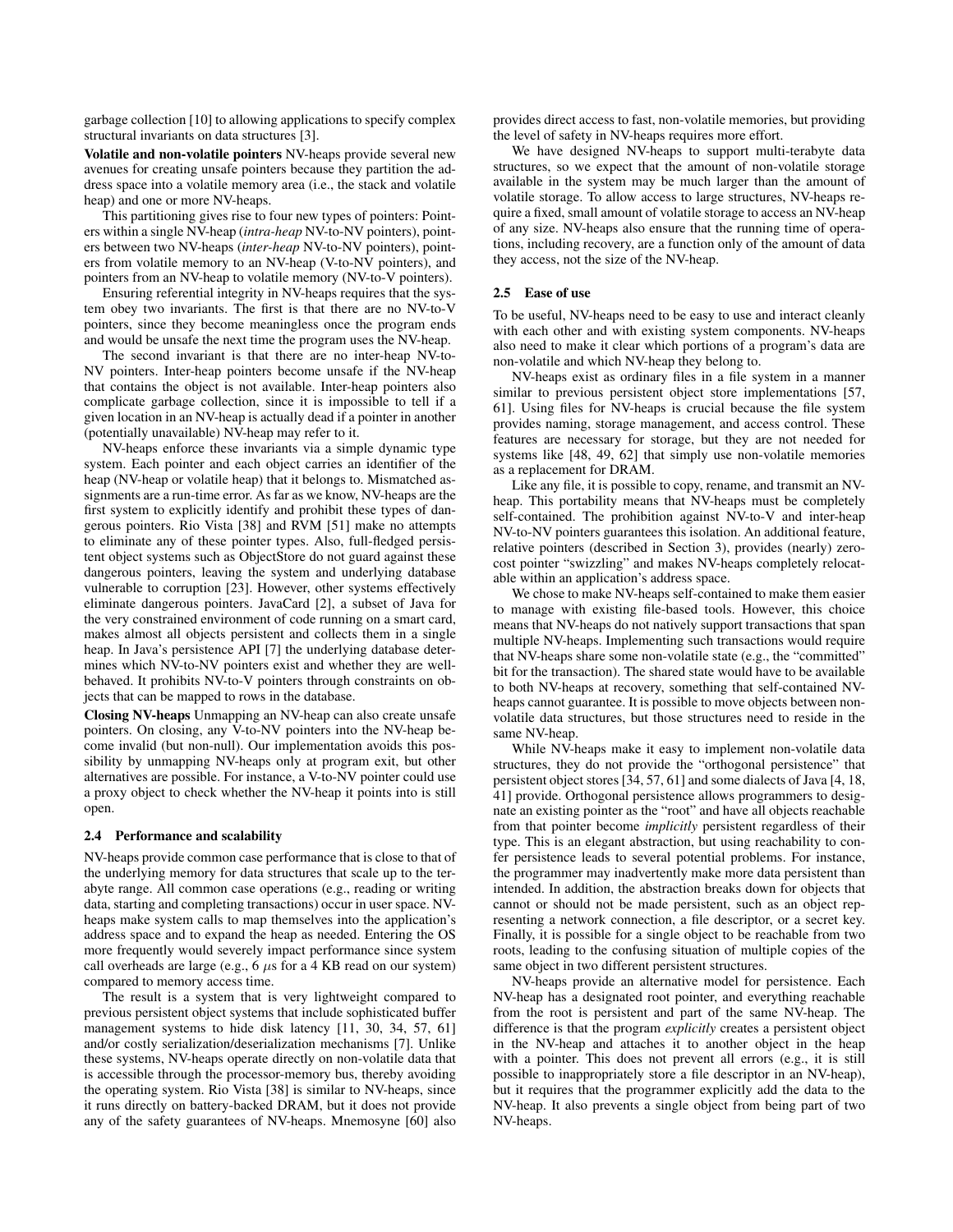```
class NVList : public NVObject {
  DECLARE_POINTER_TYPES(NVList);
public:
  DECLARE MEMBER(int, value);
  DECLARE_PTR_MEMBER(NVList::NVPtr, next);
};
void remove(int k)
{
  NVHeap * nv = NVHOpen("foo.nvheap");
   NVList::VPtr a = 
             nv->GetRoot<NVList::NVPtr>();
   AtomicBegin {
    while(a->get next() != NULL) {
      if (a-\text{sqrt}(x)-\text{sqrt}(x)) == k)
        a->set_next(a->get_next()->get_next());
 }
      a = a->get next();
 }
   } AtomicEnd; 
}
```
Figure 2. NV-heap example A simple NV-heap function that atomically removes all links with value k from a non-volatile linked list.

This model for persistence is similar to what is imposed by the Thor [37] persistent object store, but Thor does so through a type-safe database programming language.

## 2.6 Example

The code in Figure 2 provides an example of how a programmer can create a non-volatile data structure using NV-heaps. The code removes the value k from a linked list. Declaring the linked list class as a subclass of NV Object marks it as nonvolatile. The DECLARE POINTER TYPES, DECLARE MEMBER, and DECLARE PTR MEMBER macros declare the smart pointer types for NV-to-NV and V-to-NV pointers (NVList::NV\_Ptr and NVList::V Ptr, respectively) and declare two fields. The declarations generate private fields in the class and public accessor functions (e.g., get\_next() and set\_next()) that provide access to data and perform logging and locking.

The program uses NVHOpen() to open an NV-heap and then retrieves the root object, in this case a list of integers. It stores the pointer to the linked list as a NVList::V Ptr. AtomicBegin starts a transaction. When the atomic section is complete, the NV-heap attempts to commit the changes. If it fails or if the system crashes, it will roll the operations back.

In the next section we describe the implementation of the NVheap library in detail.

# 3. Implementing NV-heaps

Two considerations drove our implementation of NV-heaps: The need for strong safety guarantees and our goal of maximizing performance on fast, non-volatile memories. We implemented NVheaps as a C++ library under Linux. The system is fully functional running on top of a RAM disk backed by DRAM. Below, we describe the technologies that NV-heaps target and the support they require from the OS and hardware. Then we describe our implementations of memory management, reference safety, and transactions. Finally, we discuss the storage overheads and how we validated our implementation.

## 3.1 Fast, byte-addressable non-volatile memories

NV-heaps target solid-state memory technologies that present a DRAM-like interface (e.g., via LPDDR [31]) and achieve performance within a small factor of DRAM. To evaluate NV-heaps we consider two advanced non-volatile memories: phase change memory (PCM) and spin-torque transfer memory (STTM).

PCM stores data as the crystalline state of a chalcogenide layer [9] and has the potential to become a viable main memory technology as DRAM's scaling falters [35, 49, 62]. PCM may also eventually surpass flash memory in density according to the ITRS [29]. The analysis in [35] provides a good characterization of PCM's performance and power consumption.

STTM stores bits as a magnetic orientation of one layer of a magnetic tunnel junction [20]. We assume 22nm STTM technology and base our estimates for performance on published papers [32, 59] and discussions with industry.

PCM and, to a lesser extent, STTM, along with most other non-volatile memories require some form of wear management to ensure reasonable device lifetime. Many wear-leveling schemes are available [15, 19, 35, 48, 62] and some can provide excellent wearleveling at the memory controller level for less than 1% overhead. NV-heaps (like BPFS [17]) assume that the system provides this service to all the applications that use the storage.

#### 3.2 System-level support

NV-heaps require a few simple facilities from the system. To the file system, NV-heaps are normal files. To access them efficiently, the file system should be running on top of byte-addressable nonvolatile memory that appears in the CPU's physical address space. To open an NV-heap, the system uses mmap(). Normally, the kernel copies mmap()'d data between a block device and DRAM. In a system in which byte-addressable non-volatile memories appear in the processor's address space, copying is not necessary. Instead, mmap() maps the underlying physical memory pages directly into the application's virtual address space. In our kernel (2.6.28), the brd ramdisk driver combined with ext2 provides this capability.

The second requirement is a mechanism to ensure that previous updates to non-volatile storage have reached the storage and are permanent. For memory-mapped files, msync() provides this functionality, but the system call overhead istoo high for NV-heaps. Instead, NV-heaps rely on architectural support in the form of the atomic 8-byte writes and epoch barriers developed for BPFS [17] to provide atomicity and consistency. Epoch barriers require small changes to the memory hierarchy and a new instruction to specify and enforce an ordering between groups of memory operations. Section 4 describes how we model the overhead for these operations. BPFS also provides durability support by incorporating capacitors onto the memory cards to allow in-progress operations to finish in the event of a power failure. We assume similar hardware support.

#### 3.3 Memory management

The NV-heap memory management system implements allocation, automatic garbage collection, reference counting, and pointer assignments as simple, fixed-size ACID transactions. These basic operations form the foundation on which we build full-blown transactions.

Atomicity and Durability The allocator uses fixed-size, nonvolatile, redo-logs called *operation descriptors* (similar to the statically-sized transactions in [56]) to provide atomicity and durability for memory allocation and reference-counted pointer manipulation. There is one set of operation descriptors per thread and the design ensures that a thread only ever requires one of each type of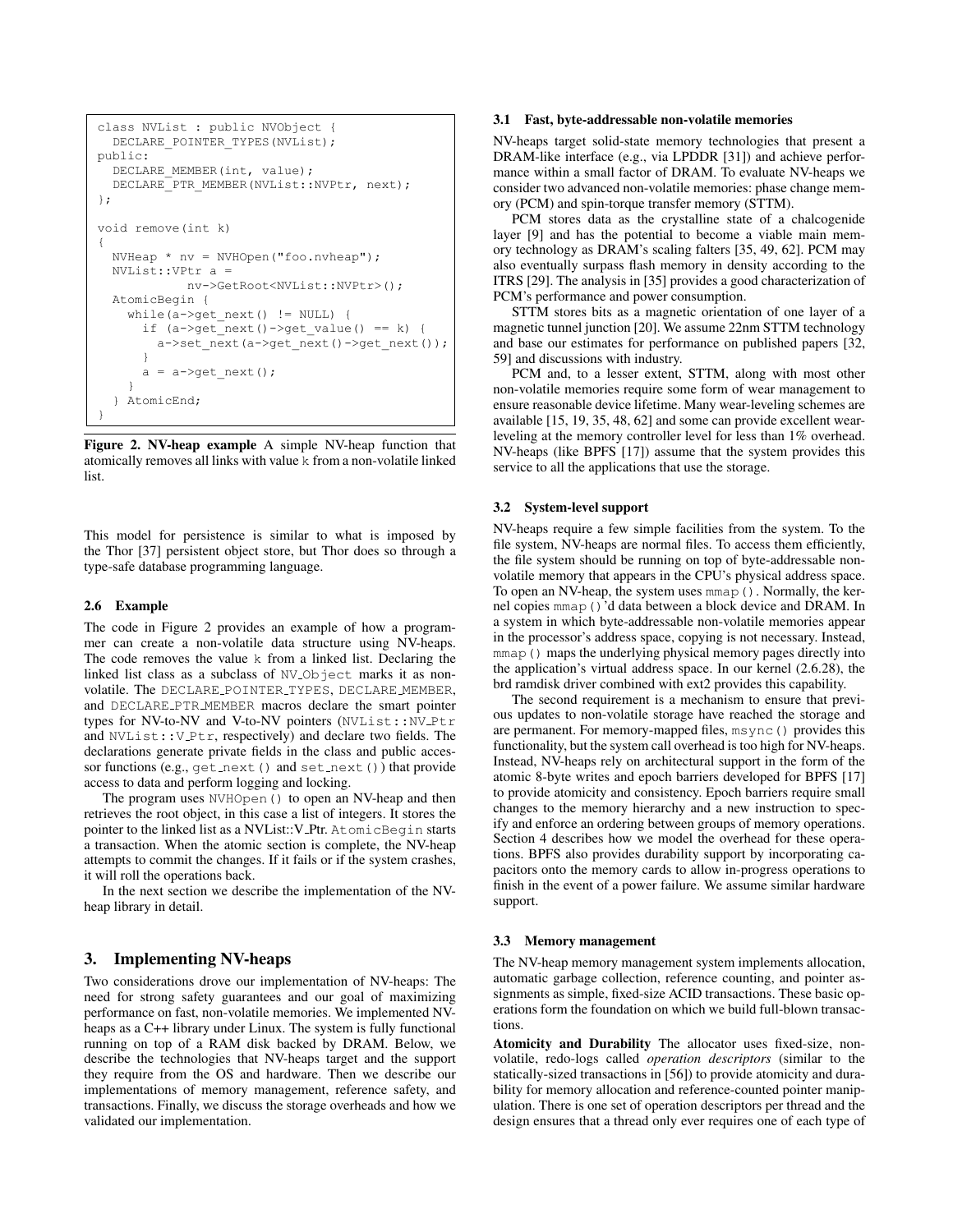

Figure 3. Restartable object destruction Durable, atomic reference counting requires being able to restart the recursive destruction of a potentially large numbers of objects. In this example the root node of a tree is destroyed and triggers the deletion of the entire tree. After a system failure, the process resumes and completes during the recovery process.

descriptor for all operations. Epoch barriers ensure that the descriptors are in a consistent state before the operation logically commits.

Concurrency To provide support for concurrent accesses to objects, each persistent object contains a lock that protects its reference count. The transaction system protects the other data in the object.

Locks are volatile by nature because they only have meaning during run-time. Therefore, to operate correctly, all locks must be released after a system failure. This could necessitate a scan of the entire storage array, violating our scalability requirement.

We avoid this problem by using *generational locks*: We associate a current *generation number* with each NV-heap, and the system increments the generation number when the NV-heap is reloaded. A generational lock is an integer. If the integer is equal to the current generation number, a thread holds it, otherwise, it is available. Therefore, incrementing the NV-heap's generation instantly releases all of its locks.

Allocation The allocator uses per-thread free lists and a shared global free list to reduce contention. If free space is not available, the NV-heap library expands the file that holds the NV-heap and maps that storage into the address space.

Prior work in memory management for multi-core systems played a part in the design of the NV-heap allocator. Memory allocators such as Hoard [6] use a global heap and per-thread heaps to efficiently support parallel applications. McRT-Malloc is a memory allocator designed specifically for a software transactional memory system in a multi-core environment [28].

Deallocation When the reference counting system discovers that an object is dead, it deallocates the storage. The deallocation routine atomically calls the destructor, deallocates the memory, and sets the requester's pointer to NULL. Deallcoation is a potentially complex process since the destructor may cause the reference counts on other objects to go to zero, necessitating their destruction as well.

To implement atomic recursive destruction, the NV-heap records the top level object to be destroyed in the *root deletion* operation descriptor and then calls its destructor. When the destructor encounters a pointer to another object, it checks that object's reference count. If the reference count is one (i.e., this is the last pointer to the object), it performs that deallocation using the *non-root deletion* descriptor. If that deletion causes a further recursive deletion, the non-root descriptor is reassigned to that deletion. The combination of the root and non-root descriptors provide a snapshot of

the recursive deletion process that 1) requires only two descriptors regardless of recursion depth and 2) allows the process to restart in the case of failure.

On recovery, the NV-heap processes the non-root descriptor first to restore the invariant that all non-null pointers in the structure point to valid objects. It then restarts the root deletion, which will try to perform the same set of recursive destructions. It will encounter NULL pointers up until the point of the system failure and then resume deletion.

Figure 3 shows the algorithm in action. The system has just begun to delete a tree rooted at Root since the last pointer to it has just been set to NULL by the application. In (a), the operation descriptor for the starting point for the deletion holds the address of Root. The destruction proceeds by destroying the left child, L, and setting the left child pointer in Root to NULL.

At this point (b), the system fails. During recovery, it finds a valid operation descriptor and restarts the delete. Since the original destruction of L was atomic, the pointer structure of the tree is still valid and the destruction operation can destroy R (c) and Root before invalidating the operation descriptor (d).

The only caveat is that an object's destructor may be called more than once. In most cases, this is not a problem, but some idioms that require the destructor to, for instance, track the number of live instances of an object will be more difficult to implement. In our experience using the system, however, this has not been a significant problem.

Recovery To recover from a system failure, the memory allocator performs the following two steps. First, it replays any valid operation descriptors for basic storage allocation and deallocation operations. Then, it replays any reference count updates and reference counting pointer assignments, which may include the recursive destruction process described above. When this is complete, all the reference counts are valid and up-to-date and the recovery process moves on to the transaction system.

#### 3.4 Pointers in NV-heaps

The NV-heap library uses operator overloading to implement pointer types for NV-to-NV, V-to-NV, and weak NV-to-NV pointers. Their assignment operators, copy constructors, and cast operators work together with the memory allocator to enforce correct semantics for each pointer type.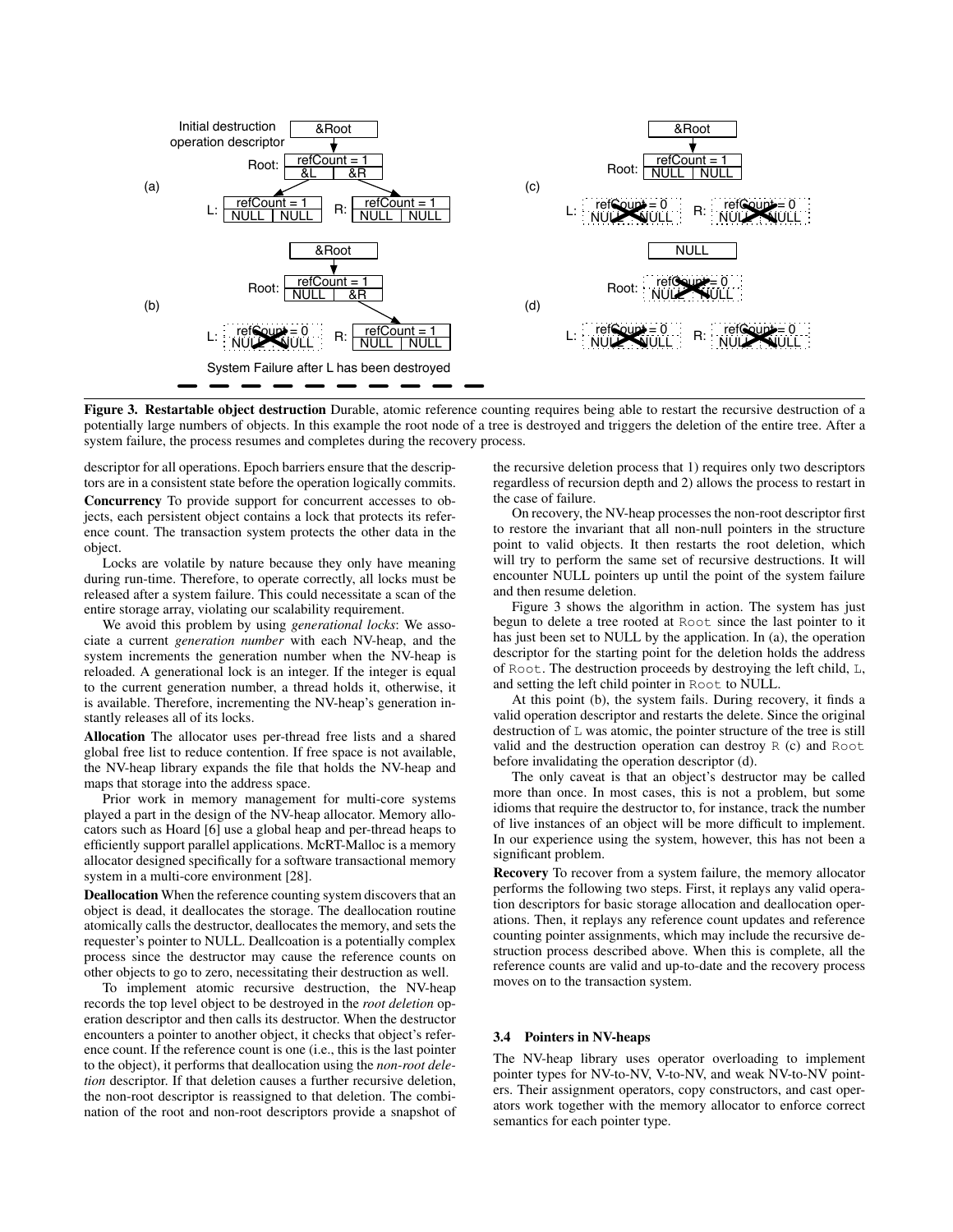The pointers play a key role in preventing the creation of interheap NV-to-NV pointers and NV-to-V pointers. NV-to-NV pointers are "wide" and include a pointer to the NV-heap they belong to. Non-volatile objects contain a similar pointer. The assignment operators for the pointer check that the assignment is valid (i.e., that the pointer and the object belong to the same NV-heap).

The smart pointer types also allow NV-heaps to be relocatable. Instead of holding the actual address (which would change from application to application or execution to execution), the pointer holds an offset from the pointer's address to the data it points to.

Below we describe the implementation of each pointer type.

NV-to-NV pointers NV-heaps support two types of NV-to-NV pointers. Normal NV-to-NV pointers affect reference counts and are the most common type of pointer in the applications we have written. They reside in the NV-heap and point to data in the same NV-heap.

*Weak* NV-to-NV pointers are similar but they do not affect an object's reference count. Weak pointers are required to implement cyclic data structures (e.g., doubly-linked lists) without introducing memory leaks. Ensuring that non-null weak NV-to-NV pointers point to valid data requires that when the object they refer to becomes dead (i.e., no more non-weak pointers refer to it), all the weak pointers should atomically become NULL. This may lead to an unexpected NULL pointer dereference, but it cannot result in corrupted data.

We use proxy objects to implement this behavior. Weak NV-to-NV pointers refer indirectly to the object via a proxy that contains a pointer to the actual object. When an object dies, its destructor sets the pointer in its proxy to NULL, instantly nullifying all the weak pointers. The system manages proxy objects with reference counting, similar to regular objects, because they must survive as long as there are weak pointers that refer to them.

V-to-NV pointers There are three key requirements for V-to-NV references. First, a V-to-NV reference must be sufficient to keep an object alive. Second, when a program exits and all the V-to-NV references are destroyed, the objects' reference counts must be adjusted accordingly. Third, the system must eventually reclaim any objects that become dead when a program exits and destroys all of the V-to-NV pointers.

To address the these issues, we add a second count of V-to-NV references to each object. One attractive solution is to store these counts in volatile memory. This would ensure they were reset correctly on exit, but, in the event of a system or application failure, the V-to-NV reference counts would be lost, making any dead objects now impossible to reclaim.

Our implementation stores the count of volatile references in non-volatile memory and uses the generation number technique we used for non-volatile locks to reset it. To locate orphaned objects, the NV-heap maintains a per-thread list of objects that only have V-to-NV references. On startup, the NV-heap reclaims everything in the list.

#### 3.5 Implementing transactions

NV-heaps provide fine-grain consistency through atomic sections that log all updates to the heap in non-volatile memory. Atomic sections for NV-heaps build on previous work developing transactional memory systems for volatile memories [8, 22, 24, 26, 27, 50, 56]. The NV-heap transaction system is software-only (except for epoch barrier support), and it relies heavily on the transactional memory allocator and reference counting system described in Sections 3.3 and 3.4.

Transactions in NV-heaps Our implementation of NV-heaps provides ACID semantics for programs that meet two criteria: First, a program must use the accessor functions to access object fields and it must not use unsafe casts to circumvent the C++ type system. Second, transactions should not access shared *volatile* state, since the NV-heap transaction system does not protect it. We have not found this to be a significant problem in our use of NV-heaps, but we plan to extend the system to cover volatile data as well. Failure to adhere to the second condition only impacts isolation between transactions.

NV-heap's log processing is the main difference relative to conventional volatile transactional memory systems. NV-heaps maintain a volatile read log and a non-volatile write log for each transaction. When a transaction wants to modify an object, it must be opened for writing, meaning the system will make a copy of the object so that any changes can be rolled back in case of an abort or system/application failure. When this happens, the running atomic section must take ownership of the object by acquiring a volatile lock in a table of ownership records indexed by the low-order bits of the object's unique ID. If another transaction owns the object, a conflict has occurred, and the atomic section retries. Once the atomic section becomes the owner, the NV-heap copies the object into the log. To open an object for reading, NV-heaps store a pointer to the object and its current version number in the read log.

After the system makes a copy of the object, the application can safely modify the original object. If a system or application failure occurs or the atomic section aborts, the NV-heap rolls back the object to its original state by using the copy stored in the write log.

We choose to copy entire objects to the log rather than individual object fields, and this is a common trade-off in transactional memory systems. In NV-heaps, each log operation requires an epoch barrier which has some performance cost. Copying the entire object helps to amortize this cost, and it pays off most when transactions make multiple updates to an object, which is a common feature of the data structures that we studied.

NV-heaps borrow ideas from DSTM [26], RSTM [40], DracoSTM [21], and McRT-STM [50]. The system logs entire objects as opposed to individual fields, and uses eager conflict detection for writes. It detects read conflicts by validating objects at access time using version numbers. It stores undo logs for outstanding transactions in non-volatile memory for recovery. The contention management scheme [52] backs off and retries in case of conflict. NV-heaps flatten nested transactions into a single transaction.

Transaction abort and crash recovery The processes for aborting a transaction and recovering from a system or application failure are very similar: NV-heaps roll back the transaction by restoring the backup copies from the log. In the case of a crash, the system first follows the recovery procedure defined in Section 3.3 to ensure that the memory allocator is in a consistent state and all reference counts are up-to-date.

An additional concern with crash recovery is that recovery must be restartable in the case of multiple failures. NV-heaps recover from failure by only rolling back valid log entries and using an epoch barrier to ensure that an entry's rollback is durably recorded in non-volatile storage before marking the entry invalid.

#### 3.6 Storage and memory overheads

The storage overheads of NV-heaps are small. Each NV-heap contains a control region that holds the root pointer, pointers to the free lists, the operation descriptors, version information, and the current generation number. The storage requirement for the control area is 2 KB plus 1.5 KB per thread for operation descriptors. The NVheap also uses 0.5 KB of volatile memory.

NV-to-NV and V-to-NV pointers are 128-bits which includes a 64-bit relative pointer and dynamic type information to prevent assignments that would create unsafe pointers. Each object includes 80 bytes of metadata including reference counts, a unique ID,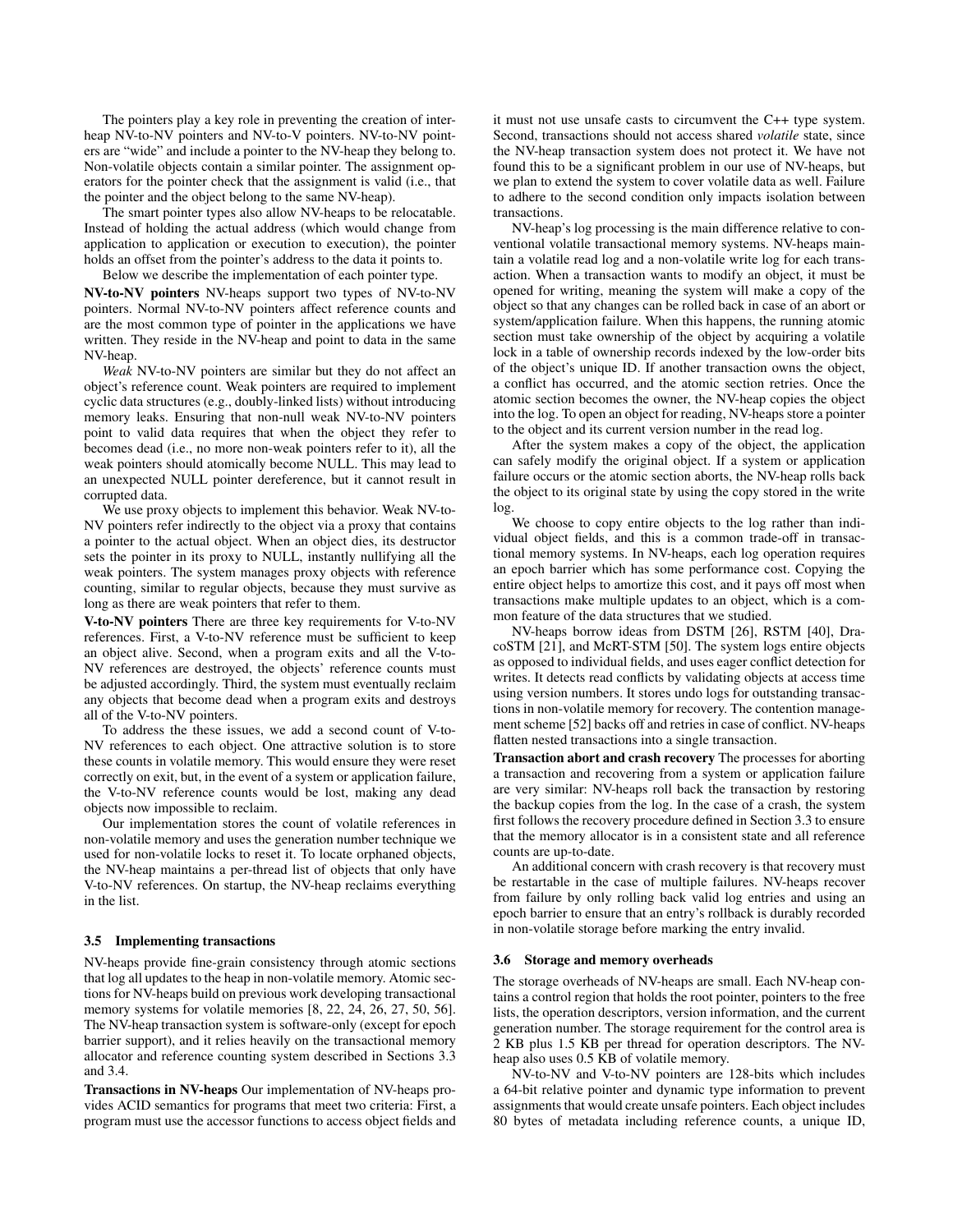ownership information, a generational lock, and other state. For small objects such as primitive data types and pointers, we provide an array object type to amortize the metadata overhead across many elements.

Supporting transactions requires 80 bytes of per-thread transaction state (e.g., pointers to logs) in addition to storage for the write logs.

## 3.7 Validation

To validate our implementation of the NV-heap allocator and transaction system, we created a set of stress tests that create complex objects and perform concurrent transactions on them. These tests exercise the concurrency and safety of the memory allocation operations, pointer assignments, and the user-defined transactions which run on top of them. We run these tests with up to eight threads for long periods (many hours) and observe no deadlock or data corruption.

To test recovery from failures, we run the tests and kill the program with SIGKILL at random intervals. During the recovery process we record which logs and operation descriptors the recovery system processes. Then we perform a consistency check. After killing our test programs thousands of times, we have observed numerous successful recoveries involving each descriptor and log type. In all cases, the recoveries were successful and the consistency checks passed.

# 4. Modeling fast non-volatile storage

NV-heaps aim to support systems with many gigabytes of highperformance non-volatile memory, but mature products based on those memories will take several years to appear. In the meantime, we use two emulation systems to run applications for many billions of instructions while simulating the performance impact of using advanced non-volatile memories.

#### 4.1 Modeling byte-addressable storage

The first emulation system models the latency for memory-level load and store operations to advanced non-volatile memories on the processor's memory bus. The system uses Pin [39] to perform a detailed simulation of the system's memory hierarchy augmented with non-volatile memory technology and the atomicity support that NV-heaps require. The memory hierarchy simulator accounts for both the increased array read time and the added delay between a write and the operations that follow, allowing it to accurately model the longer read and write times of PCM and STTM memories. For PCM we use the performance model from [35] which gives a PCM read time of 67 ns and a write time of 215 ns. We model STTM performance (29 ns reads and 95 ns writes) based on [59] and discussion with industry. The baseline DRAM latency for our system is 25 ns for reads and 35 ns for writes, according to the datasheet.

We run the simulation on the first 100 million instructions out of each one billion instructions executed. The simulation provides the average latency for last level cache hits and misses and for the epoch barriers. After the simulation phase, we use hardware performance counters to track these events on a per-thread basis, and combine these counts with the average latencies to compute the total application run-time. The model assumes that memory accesses execute serially, which makes our execution time estimates conservative.

To calibrate our system we used a simple program that empirically determines the last-level cache miss latency. We ran the program with the simulated PCM and STTM arrays and its estimates matched our target latencies to within 10%.

#### 4.2 Modeling block device based on advanced non-volatile memory

In Section 5, we compare NV-heaps to two systems, Stasis [53] and BerkelelyDB [46], that target a block device (i.e., a disk) instead of a non-volatile main memory. To model a non-volatile memory-based block device, we modified the Linux RAM disk driver to let us insert extra delay on accesses to match the latency of non-volatile memories. Measurements with a simple disk latency benchmark show that the emulation is accurate to within about 2%.

## 5. Results

This section describes our evaluation of NV-heaps. We describe the test system and then present experiments that measure basic operation latency. Next, we evaluate its scalability and performance on a range of benchmarks. We examine the overheads that NVheaps incur to provide strong safety guarantees. Then, we compare NV-heaps to Stasis [53] and BerkeleyDB [46], transactional storage systems that target conventional block devices. Finally, we evaluate performance at the application level by implementing a version Memcachedb [16], a persistent key-value store for dynamic Web applications, with NV-heaps.

## 5.1 System configuration

We present results collected on two-socket, Core 2 Quad (a total of 8 cores) machines running at 2.5 GHz with 64 GB of physical DRAM and 12 MB L2 caches. These machines are equipped with both a conventional 250 GB hard drive and a 32GB Intel Extreme flash-based SSD. We configure the machines with a 32GB RAM disk. We use 24 GB for emulated non-volatile memory and 8 GB for program execution. For the experiments that use disks and the SSD we report "wall clock" timing measurements.

#### 5.2 Basic operation performance

Table 1 summarizes the basic operation latencies for several implementations of NV-heaps that isolate different overheads that NVheaps incur. BASE, SAFE, TX, and C-TX represent four layers of the system that offer varying levels of safety and performance. The BASE layer provides manual memory management and checkpointing, yielding a system very similar to Rio Vista [38]. The SAFE layer adds automatic memory management and pointer safety. The third layer, TX, extends SAFE with transactions for atomicity and durability in single-threaded programs. Layer C-TX provides support for concurrency through multi-threaded transactions. Finally, the version NoDur is a volatile transactional memory system without support for durability. The table reports latencies for each implementation of NV-heaps running on DRAM. It also reports measurements for the C-TX version running on emulated STTM and PCM.

The value for "new/delete" is the time to allocate and deallocate a very small object. The three "ptr" rows give the time to assign to a pointer and then set it to NULL. The "nop tx" is the time to execute an empty transaction. "Log for read" and "Log for write" give the times to log an object before access.

For C-TX (i.e., full-fledged NV-heaps), the most expensive operation is logging an object for writing. This operation only occurs once per modified object per transaction and requires an allocation, a copy, one pointer manipulation, and several epoch barriers. The cost of an epoch barrier depends on the size of the epoch and whether or not the corresponding cache lines have been written back yet. Our operation descriptors tend to be small, so the cost is often the time to flush a only single cache line.

In contrast, V-to-NV pointer manipulation and read logging are extremely inexpensive, because they do not require durability guarantees or, therefore, epoch barriers. In fact, these operations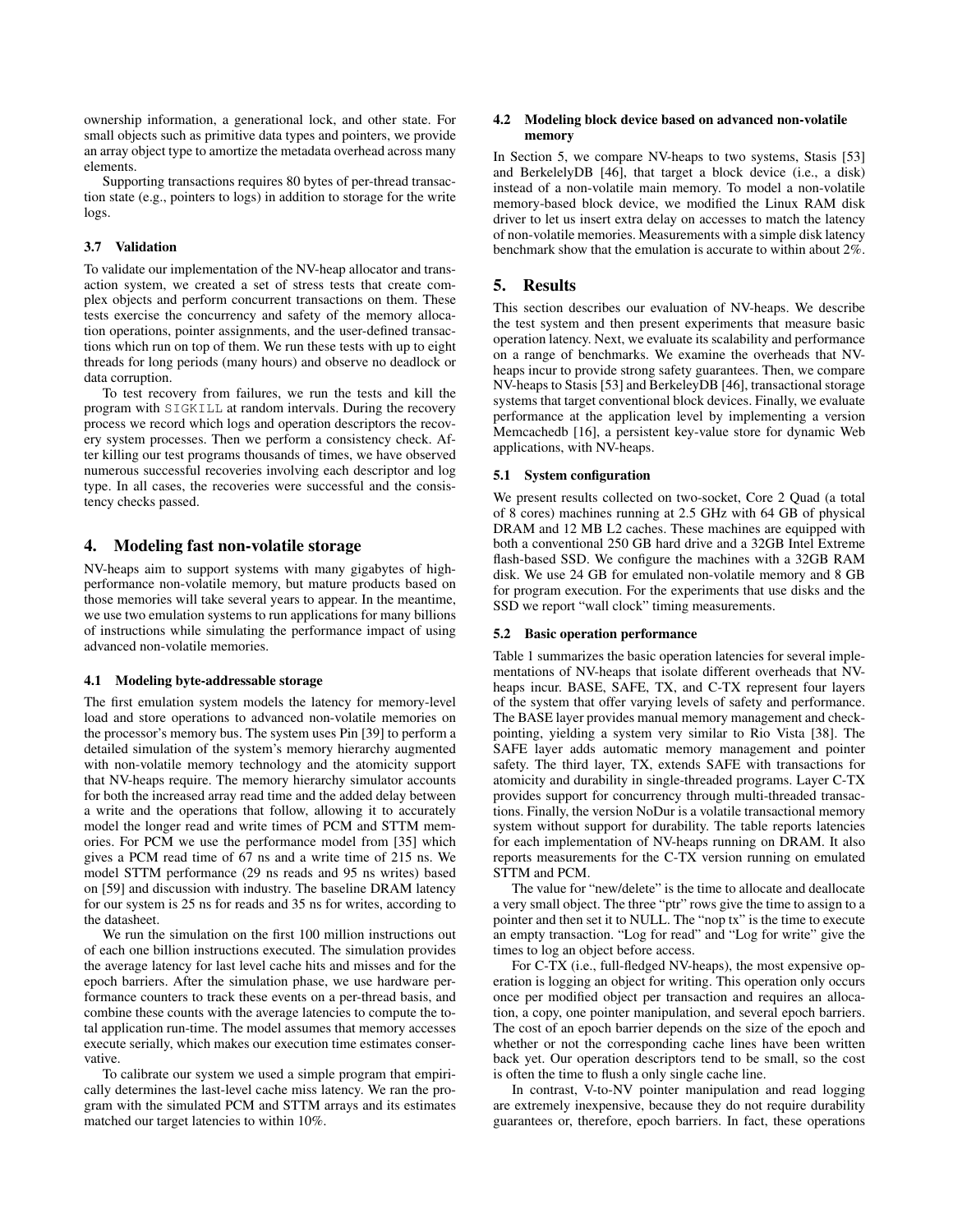| Layer              | <b>BASE</b> | <b>SAFE</b> | TX          |             | $C-TX$     |           | NoDur     |
|--------------------|-------------|-------------|-------------|-------------|------------|-----------|-----------|
| Storage technology | <b>DRAM</b> |             | <b>DRAM</b> | <b>STTM</b> | <b>PCM</b> | DRAM      |           |
|                    | $(\mu s)$   |             |             | $(\mu s)$   | $(\mu s)$  | $(\mu s)$ | $(\mu s)$ |
| new/delete         | < 0.1       | < 0.1       | < 0.1       | < 0.1       | 0.75       | 2.16      | < 0.1     |
| V-to-NV ptr        | 0.03        | 0.05        | 0.11        | 0.13        | 0.13       | 0.13      | 0.08      |
| NV-to-NV ptr       | 0.03        | 0.05        | 0.17        | 0.25        | 0.72       | 1.68      | 0.13      |
| weak NV-to-NV ptr  | n/a         | 0.05        | 0.20        | 0.25        | 0.78       | 1.84      | 0.15      |
| nop tx             | n/a         | n/a         | 0.05        | 0.05        | 0.05       | 0.05      | 0.05      |
| log for read       | n/a         | n/a         | 0.17        | 0.26        | 0.26       | 0.26      | 0.21      |
| log for write      | n/a         | n/a         | 1.68        | 1.99        | 5.55       | 12.67     | 1.00      |

Table 1. Basic operation latency for NV-heaps Support for durability at various levels and the increased latency for PCM and STTM both exact a toll in terms of basic operation latencies. Latencies for "new/delete" are listed as <0.1 because of inconsistencies due to caching effects.



Figure 4. Throughput vs. transaction size. We scaled the number of elements a transaction modifies from one to 256 as we scaled the number of threads in order to show the effect of transaction size on throughput.

can occur entirely in the CPU's caches, so the impact of longer memory latencies is minimal.

The PCM and STTM data show the impact that slower underlying memory technology will have on basic operation performance. PCM's longer write latency increases the cost of write logging by  $6.4\times$  relative to DRAM. STTM shows a smaller increase — just  $2.8\times$ .

Figure 4 shows how performance scales with transaction size. It measures throughput for updates to an array of one million elements as we vary the number of updates performed in a single transaction from one to 256. The overhead of beginning and completing a transaction is most pronounced for transactions that access only a single element. Increasing the number of elements to four amortizes most of this cost, and beyond that, the improvement is marginal. Overall, the scaling is good: Eight threads provide  $7.5\times$ the throughput of a single thread.

#### 5.3 Benchmark performance

Because existing interfaces to non-volatile storage make it difficult to build complex data structures in non-volatile memory, there are no "off the shelf" workloads with which to evaluate our system. Instead, we have written a set of benchmarks from scratch and ported an additional one to use NV-heaps. Table 2 describes them.

Figure 5 shows the performance of the benchmarks. The numbers inside each bar are the operations (inserts/deletes for BTree, RBTree, and HashTable; path searches for SixDegs; updates or swaps for SPS; iterations through the outer loop of the final phase for SSCA) per second. The graph normalizes performance to NoDur with one thread.

| Name          | Footprint                 | Description                                                                                                                                                                                                     |
|---------------|---------------------------|-----------------------------------------------------------------------------------------------------------------------------------------------------------------------------------------------------------------|
| <b>SPS</b>    | 24 GB                     | Random swaps between entries in<br>an 8 GB array of integers.                                                                                                                                                   |
| SixDegs       | 8 GB                      | Concurrently performs two oper-<br>ations: 1) Search for a path of<br>length no more than six between<br>two vertices in a large, scale-free<br>graph 2) modify the graph by in-<br>serting and removing edges. |
| <b>B</b> Tree | $\overline{4 \text{ GB}}$ | Searches for an integer in a B-tree.<br>Insert it if it is absent, remove it<br>otherwise.                                                                                                                      |
| HashTable     | 8 GB                      | Searches for an integer in an open-<br>chain hash table. Insert it if it is<br>absent, remove it otherwise.                                                                                                     |
| RBTree        | 24 GB                     | Searches for an integer in a 24 GB<br>red-black tree. Insert it if it is ab-<br>sent, remove it otherwise.                                                                                                      |
| SSCA          | 3 MB                      | A transactional implementation of<br>SSCA 2.2 [5]. It performs sev-<br>eral analyses of a large, scale-free<br>graph.                                                                                           |

Table 2. Workloads We use six workloads of varying complexity to evaluate NV-heaps.

The difference between the NoDur and DRAM bar in each group shows that adding durability to the transaction and memory management systems reduces performance by 40% on average. The cost is largest for SixDegs, because it executes complex transactions and requires frequent epoch barriers. The remaining bars show that the impact of increasing latency of the underlying memory technology is roughly proportional to the change in latency.

Differences in program behavior lead to varied scaling behavior. SPS, HashTable, and BTree scale very well (7.6×, 7.3×, and 7×, respectively, with 8 threads), while SixDegs and SSCA scale less well due to long transactions and additional conflicts between atomic sections with increasing thread count. We have found that much of this contention is due to the applications rather than NVheaps. For instance, reducing the search depth in SixDegs from six to one improves scalability significantly.

#### 5.4 The price of safety

To understand the cost of NV-heap's usability features, we have implemented our benchmarks in the layers BASE, SAFE, TX, and C-TX described previously. Figure 6 shows the performance of our benchmarks implemented in each NV-heaps layer. The absolute performance is given in operations per second in the BASE bar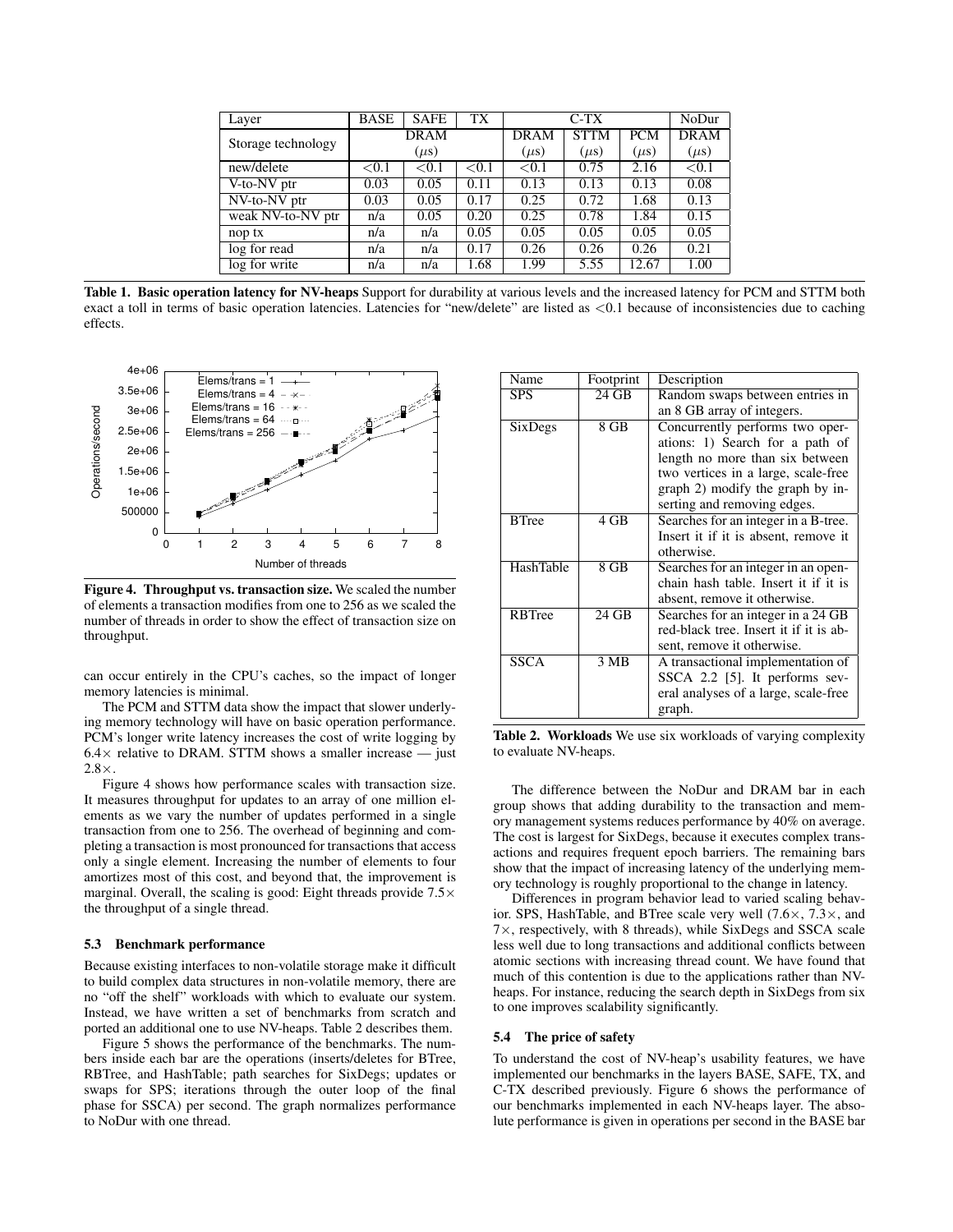

Figure 5. NV-heap performance Both adding durability and running on non-volatile memory affect NV-heap performance. Numbers in the bars are the throughput for the single-threaded version.





Figure 6. The price of safety in NV-heaps Removing safety guarantees improves performance by as much as  $11 \times$ , but the resulting system is very difficult to use correctly. The different layers highlight the safety and performance trade-off.

Figure 7. Comparison to other persistent storage systems NVheaps outperform Berkeley DB and Stasis by 33 and  $244 \times$  on average in large part because NV-heaps do not require system calls to provide durability guarantees.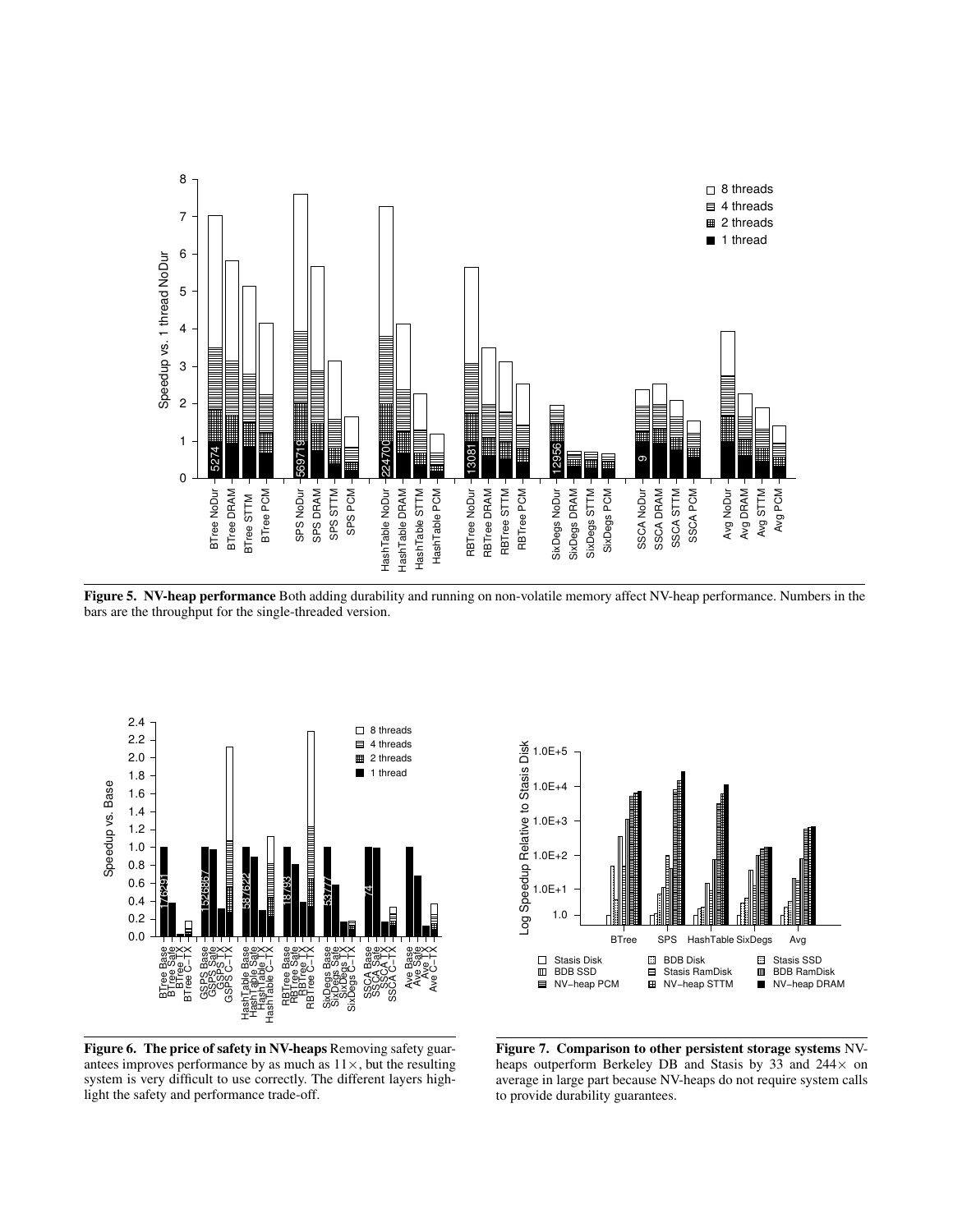for each benchmark. For a single thread, BASE provides the highest performance, but SAFE results in only a modest performance hit for most applications. One exception is BTree, which makes extensive use of NV-to-NV and weak NV-to-NV references, resulting in 62% lower performance for SAFE. This suggests that, for many applications, the extra safety that SAFE provides will be worth the performance penalty.

TX exacts a larger toll, reducing performance by 82% on average versus SAFE. The cost of durability is due to the copying required to log objects in non-volatile memory. The price is especially steep for BTree, because writing a node of the tree into the log requires many pointer copies.

Adding support for concurrency and conflict detection in C-TX has a small effect on peformance (30% on average relative to TX), and allows HashTable, RBTree, and SPS to reclaim much of their lost performance.

The gap in performance between BASE and C-TX,  $11 \times$  on average for single-threaded programs, is the cost of safety in our system. The increase in performance of BASE is significant, but the price in terms of usability is high. The programmer must explicitly manage concurrency, atomicity, and failure recovery while avoiding the accidental creation of unsafe pointers. Whether this extra effort is worth the increased performance depends on the application and the amount of time the programmer is willing to spend testing and debugging the code. We found programming in this style to be tedious and error-prone.

## 5.5 Comparison to other systems

This section compares NV-heaps to two other systems that also provide transactional access to persistent state. We compare NVheaps to Stasis [53], a persistent object system that targets disk and BerkeleyDB [54], a lightweight database. Both provide ACID transactions.

NV-heaps, Stasis, and BerkeleyDB have a similar high-level goal — to provide an easy-to-use interface to persistent data with strong consistency guarantees. Stasis and BerkeleyDB, however, target conventional spinning disks rather than byte-addressable storage. This means they must use system calls to force updates to disk and provide durability while NV-heaps take advantage of fast epoch barriers to enforce ordering.

Figure 7 compares NV-heap DRAM, NV-heap STTM, and NVheap PCM to Stasis and BerkeleyDB running on three different hardware configurations: An enterprise hard disk, an Intel Extreme 32 GB SSD, and a RAM-disk. We implemented the data structures in Stasis ourselves. We used BerkeleyDB's built-in BTree and HashTable implementations and implemented SixDegs by hand. The vertical axis is a log scale. The data are for four threads. These results are for smaller, 4 GB data sets to keep initialization times manageable for the disk-based runs.

The first six bars in each group measure BerkeleyDB's and Stasis' performance on disks, SSDs, and the RAM-disk. The data show that while BerkeleyDB and Stasis benefit from running on fast non-volatile memory (e.g., BerkeleyDB on the RAM-disk is  $3.2\times$  faster than on the SSD and  $24\times$  than running on disk), the benefits are only a fraction of the raw speedup that non-volatile memories provide compared to SSDs and hard disks.

The next three bars in each group show that NV-heaps do a much better job exploiting that raw performance. NV-heap DRAM is between 2 and  $643\times$  faster than BerkeleyDB, and the performance difference for Stasis is between 13 and 814 $\times$ . Two components contribute to this gap. The first is the fsync() and/or msync() required for durability on a block device. Removing this overhead by disabling these calls (and sacrificing durability) improves performance by between 2 and  $10\times$  for BerkeleyDB. The remaining gap in performance is due to other software overheads.



Figure 8. Memcached performance Using NV-heaps brings performance to within 8% of the original, non-durable Memcached, and the NV-heaps version achieves  $39\times$  higher throughput than Memcachedb (BDB Safe) which provides similar safety guarantees.

Comparing NV-heap performance to BerkeleyDB demonstrates that NV-heaps are both flexible and efficient. The NV-heap PCM BTree is  $6.7\times$  faster than BerkeleyDB running on the same technology, despite the fact that the BerkeleyDB version is a highlyoptimized, specialized implementation. In contrast, the NV-heap implementation uses just the components that NV-heaps provide. We see similar performance for SPS and HashTable. For SixDegs, BerkeleyDB is nearly as fast as the NV-heaps, but this is, in part, because the BerkeleyDB version does not include reference counting. Removing dead nodes from the graph requires a scan of the entire table that stores them.

It is worth noting that our results for comparing BerkeleyDB and Stasis do not match the results in the original Stasis paper [53]. We suspect this is due to improvements in BerkeleyDB over the past five years and/or inefficiencies in our use of Stasis. However, assuming results similar to those in the original paper would not significantly alter the above conclusions.

## 5.6 Application-level performance

This section measures the impact of NV-heaps at the application level. We focus on Memcachedb [16], a version of Memcached [42] that provides a persistent key-value store. By default, Memcachedb uses BerkeleyDB to store the key-value pairs and provide persistence.

Our version of Memcachedb uses the NV-heap open-chaining hash table implementation we evaluated in Section 5.3 to hold the key-value store. All operations on the key-value store are transactional.

Figure 8 shows the throughput of insert/delete operations for the original Memcached application, the Berkeley DB implementation (Memcachedb), and our NV-heap implementation. All tests use 16 byte keys and 512 byte values. The multi-threaded client test program uses the libMemcached [1] library, and it runs on the same machine as the server to put maximum pressure on the keyvalue store. We measure performance of the BerekeleyDB-based version of Memcachedb with (BDB Safe) and without (BDB Fast) synchronous writes. Memcachedb uses the BerkeleyDB hash table implementation and runs on a RAM disk.

Compared to the original Memcached running in DRAM, adding persistence with NV-heaps results in only an 8 to 16% performance penalty depending on the storage technology. When we run NV-heaps without durability (NoDur), performance is within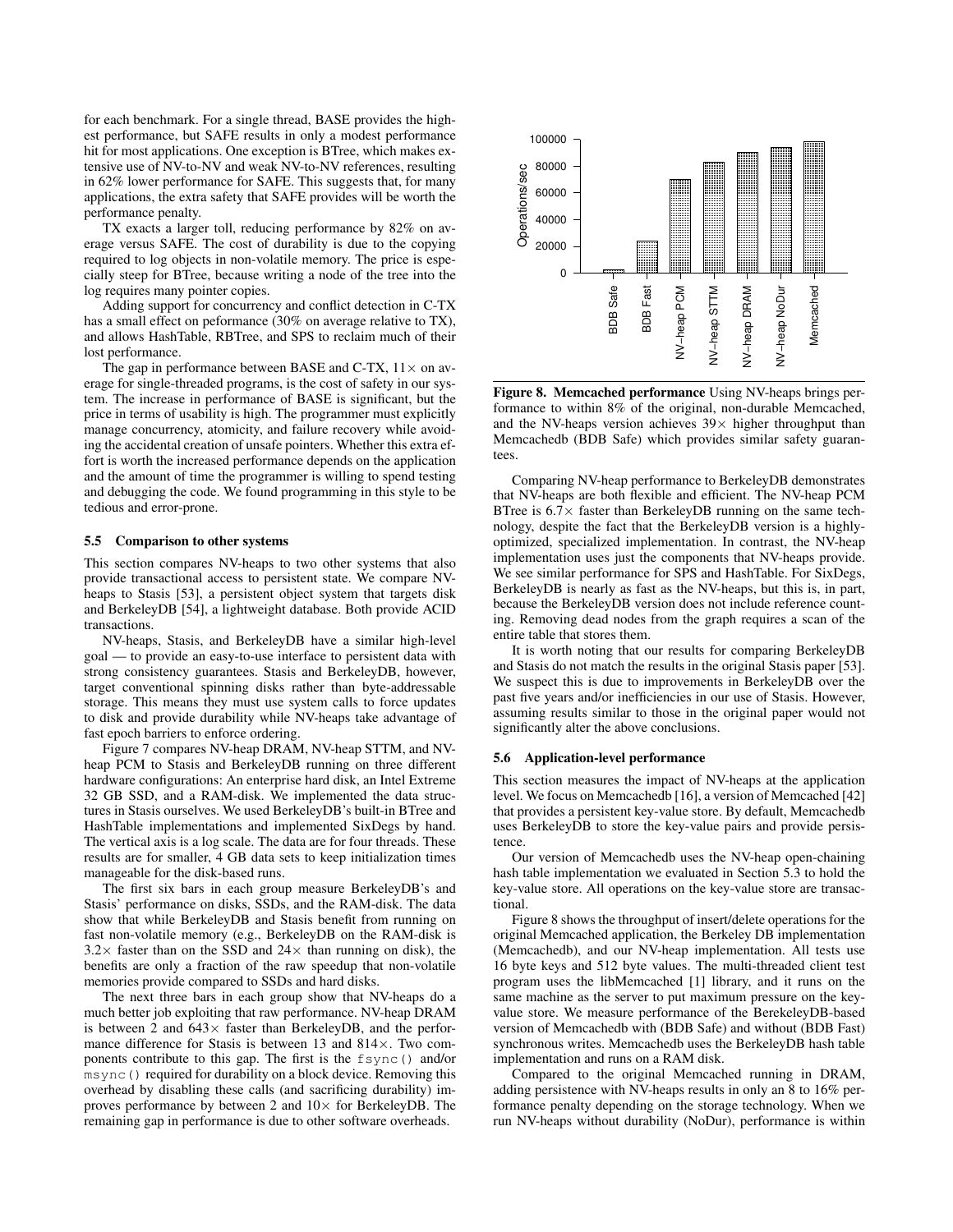just 5% of Memcached, indicating that the overhead for durability can be low in practice.

The data show that our hash table implementation provides much higher throughput than BerkeleyDB and that the overhead for providing transactional reliability is much lower with NV-heaps. NV-heap DRAM outperforms BDB Safe by up to  $39\times$  and NVheap NoDur outperforms BDB Fast by 3.9×. BerkeleyDB provides many features that our hash table lacks, but for this application those features are not necessary. This highlights one of the advantages of NV-heaps — they allow programmers to provide (and pay the performance penalty for) only the features they need for a particular application.

# 6. Conclusion

We have described NV-heaps, a system for creating persistent data structures on top of fast, byte addressable, non-volatile memories. NV-heaps prevent several classes of well-known programming errors as well as several new types of errors that arise only in persistent data structures. As a result, NV-heaps allow programmers to implement very fast persistent structures that are robust in the face of system and application failures. The performance cost of the protections that NV-heaps provide is modest, especially compared to the overall gains that non-volatile memories can offer.

## Acknowledgements

The authors would like to thank Geoff Voelker for his valuable feedback, Michael Swift and Haris Volos for their comments, and Amir Roth for his encouragement. We would also like to thank the reviewers for their feedback and suggestions that have improved this paper significantly.

# **References**

- [1] B. Aker. Libmemcached. http://libmemcached.org/.
- [2] P. Allenbach. Java card 3: Classic functionality gets a connectivity boost, March 2009. http://java.sun.com/developer/technicalArticles/ javacard/javacard3/.
- [3] T. Andrews and C. Harris. Combining language and database advances in an object-oriented development environment. In *OOPSLA '87: Conference proceedings on Object-oriented programming systems, languages and applications*, pages 430–440, New York, NY, USA, 1987. ACM.
- [4] M. P. Atkinson, L. Daynès, M. J. Jordan, T. Printezis, and S. Spence. An orthogonally persistent java. *SIGMOD Rec.*, 25(4):68–75, 1996.
- [5] D. A. Bader and K. Madduri. Design and implementation of the hpcs graph analysis benchmark on symmetric multiprocessors. In *HiPC 2005: Proc. 12th International Conference on High Performance Computing*, pages 465–476, December 2005.
- [6] E. D. Berger, K. S. McKinley, R. D. Blumofe, and P. R. Wilson. Hoard: a scalable memory allocator for multithreaded applications. In *ASPLOS-IX: Proceedings of the ninth international conference on Architectural support for programming languages and operating systems*, pages 117–128, New York, NY, USA, 2000. ACM. [7] R. Biswas and E. Ort. The java persistence api
- The java persistence api a simpler programming model for entity persistence, May 2006. http://java.sun.com/developer/technicalArticles/J2EE/jpa/.
- [8] C. Blundell, J. Devietti, E. C. Lewis, and M. M. K. Martin. Making the fast case common and the uncommon case simple in unbounded transactional memory. In *ISCA '07: Proceedings of the 34th annual international symposium on Computer architecture*, pages 24–34, New York, NY, USA, 2007. ACM.
- [9] M. J. Breitwisch. Phase change memory. *Interconnect Technology Conference, 2008. IITC 2008. International*, pages 219–221, June 2008.
- [10] P. Butterworth, A. Otis, and J. Stein. The gemstone object database management system. *Commun. ACM*, 34(10):64–77, 1991.
- [11] M. J. Carey, D. J. DeWitt, G. Graefe, D. M. Haight, J. E. Richardson, D. T. Schuh, E. J. Shekita, and S. L. Vandenberg. The exodus extensible dbms project: an overview. pages 474–499, 1990.
- [12] R. G. Cattell. *Object Data Management: Object-Oriented and Extended*. Addison-Wesley Longman Publishing Co., Inc., Boston, MA, USA, 1994.
- [13] A. M. Caulfield, J. Coburn, T. I. Mollov, A. De, A. Akel, J. He, A. Jagatheesan, R. K. Gupta, A. Snavely, and S. Swanson. Understanding the impact of emerging non-volatile memories on high-performance, io-intensive computing. In *Proceedings of the 2010 ACM/IEEE International Conference for High Performance Computing, Networking, Storage and Analysis*, SC '10, pages 1–11, Washington, DC, USA, 2010. IEEE Computer Society.
- [14] A. M. Caulfield, A. De, J. Coburn, T. I. Mollov, R. K. Gupta, and S. Swanson. Moneta: A high-performance storage array architecture for next-generation, non-volatile memories. In *Proceedings of the 43nd Annual IEEE/ACM International Symposium on Microarchitecture*, MICRO 43, pages 385–395, New York, NY, USA, 2010. ACM.
- [15] S. Cho and H. Lee. Flip-n-write: a simple deterministic technique to improve pram write performance, energy and endurance. In *Proceedings of the 42nd Annual IEEE/ACM International Symposium on Microarchitecture*, MICRO 42, pages 347–357, New York, NY, USA, 2009. ACM.
- [16] S. Chu. Memcachedb. http://memcachedb.org/.
- [17] J. Condit, E. B. Nightingale, C. Frost, E. Ipek, B. Lee, D. Burger, and D. Coetzee. Better i/o through byte-addressable, persistent memory. In *Proceedings of the ACM SIGOPS 22nd symposium on Operating systems principles*, SOSP '09, pages 133–146, New York, NY, USA, 2009. ACM.
- [18] A. Dearle, G. N. C. Kirby, and R. Morrison. Orthogonal persistence revisited. In *Proceedings of the Second international conference on Object databases*, ICOODB'09, pages 1–22, Berlin, Heidelberg, 2010. Springer-Verlag.
- [19] G. Dhiman, R. Ayoub, and T. Rosing. Pdram: a hybrid pram and dram main memory system. In *DAC '09: Proceedings of the 46th Annual Design Automation Conference*, pages 664–469, New York, NY, USA, 2009. ACM.
- [20] B. Dieny, R. Sousa, G. Prenat, and U. Ebels. Spin-dependent phenomena and their implementation in spintronic devices. *VLSI Technology, Systems and Applications, 2008. VLSI-TSA 2008. International Symposium on*, pages 70–71, April 2008.
- [21] J. E. Gottschlich and D. A. Connors. Dracostm: a practical c++ approach to software transactional memory. In *LCSD '07: Proceedings of the 2007 Symposium on Library-Centric Software Design*, pages 52–66, New York, NY, USA, 2007. ACM.
- [22] L. Hammond, V. Wong, M. Chen, B. D. Carlstrom, J. D. Davis, B. Hertzberg, M. K. Prabhu, H. Wijaya, C. Kozyrakis, and K. Olukotun. Transactional memory coherence and consistency. In *ISCA '04: Proceedings of the 31st annual international symposium on Computer architecture*, page 102, Washington, DC, USA, 2004. IEEE Computer Society.
- [23] D. M. Hansen, D. R. Adams, and D. K. Gracio. In the trenches with objectstore. *TAPOS*, 5(4):201–207, 1999.
- [24] T. Harris and K. Fraser. Language support for lightweight transactions. In *OOPSLA '03: Proceedings of the 18th annual ACM SIGPLAN conference on Object-oriented programing, systems, languages, and applications*, pages 388–402, New York, NY, USA, 2003. ACM.
- [25] R. Haskin, Y. Malachi, W. Sawdon, and G. Chan. Recovery management in quicksilver. In *SOSP '87: Proceedings of the eleventh ACM Symposium on Operating systems principles*, pages 107–108, New York, NY, USA, 1987. ACM.
- [26] M. Herlihy, V. Luchangco, M. Moir, and W. N. Scherer, III. Software transactional memory for dynamic-sized data structures. In *PODC '03: Proceedings of the twenty-second annual symposium on Principles of distributed computing*, pages 92–101, New York, NY, USA, 2003. ACM.
- [27] M. Herlihy and J. E. B. Moss. Transactional memory: architectural support for lock-free data structures. In *ISCA '93: Proceedings of the 20th annual internationalsymposium on Computer architecture*, pages 289–300, New York, NY, USA, 1993. ACM.
- [28] R. L. Hudson, B. Saha, A.-R. Adl-Tabatabai, and B. C. Hertzberg. Mcrt-malloc: a scalable transactional memory allocator. In *ISMM '06:*